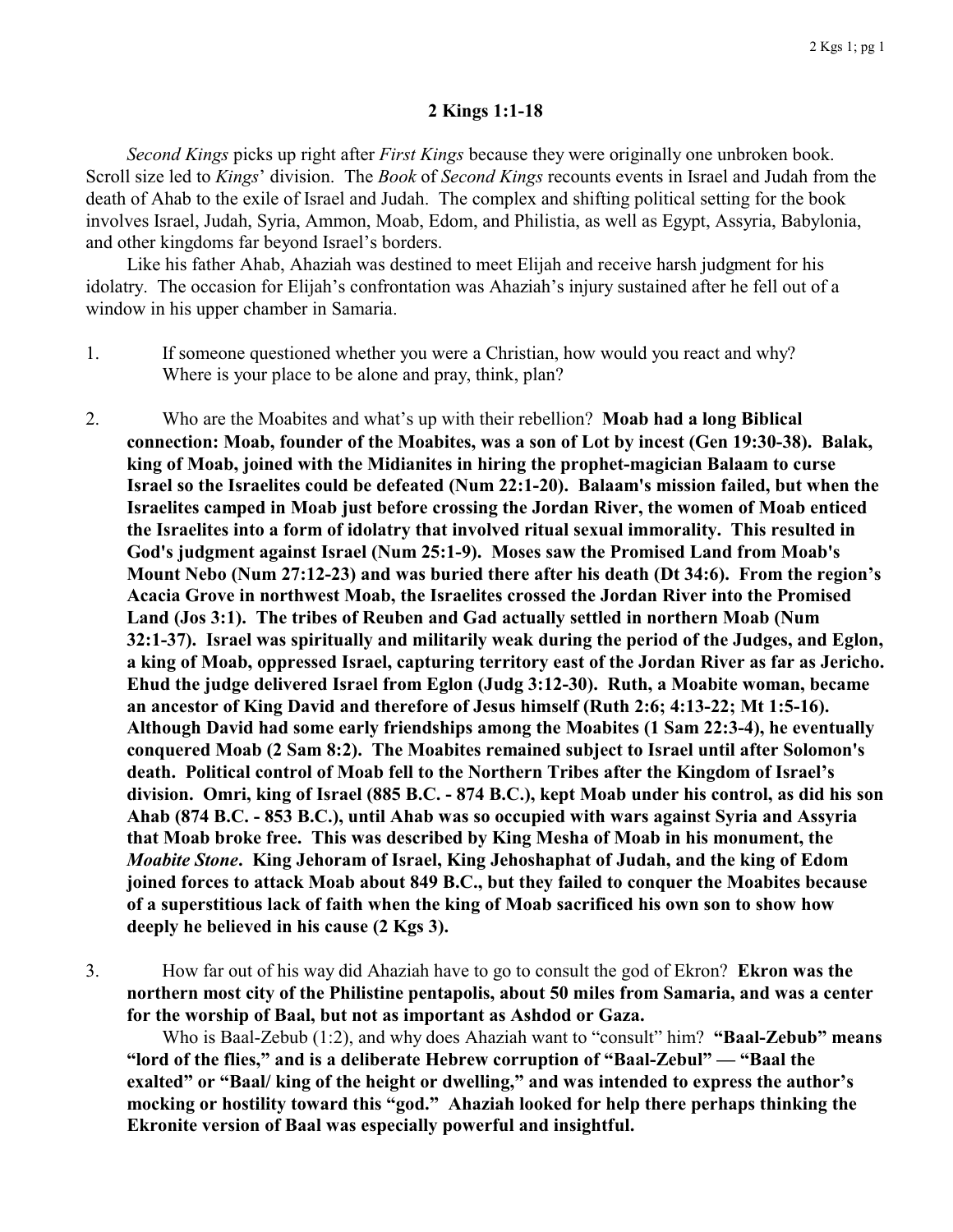4. Does this sending of "messengers" by Ahaziah and the LORD remind you of anything or anytime? **It is reminiscent of when Jezebel sent a "messenger" to threaten Elijah, and the LORD, in response, sent a "messenger" /"angel"/** *mal'ak* **to comfort him (1 Kgs 19).**

Why do the messengers turn back (1:5-8)? **Elijah the Tishbite met up with them at the direction of the LORD.**

Why would a king's squadron obey the word of a single unknown man over the king's order (1:5)? **The unknown man was quickly recognized. His sheepskin or camel's hair cloak tied with a simple leather thong (Mt 3:4) contrasted sharply with the fine linen clothing of his wealthy contemporaries and constituted a prophetic protest against the materialism of the king and other upper class unbelievers. The Hebrew is, "lord of hair" — a play on words with "lord of the flies." The Word of God's prophet is authoritative and compelling.**

What tone of voice do you expect from Ahaziah on hearing the man's description (1:8)?

5. What could Elijah be doing on a hilltop (1:9-12)? **Enjoying some sweet communion time with the LORD in prayer or reflection upon His Word.**

Why did Ahaziah send a captain and 50 men to go get Elijah? **As his father Ahab had delt with Micah (1 Kgs 22:26), Ahaziah was operating from pagan belief that power and curses could be nullified either by forcing the pronouncer of the curse to retract his statement or by killing him so that his curse would go with him to the netherworld.**

Why did Elijah take offense at the soldier's command? **Ahaziah attempted to place the prophet under the authority of the king. This was a direct violation of the covenant nature of Israelite kingship, in which the king was always to be under the scrutiny and authority of the LORD and His Word.**

Why did Elijah once again resort to "fire"? **This is, by the way, another link between the ministries of Elijah and Moses (Lev 10:2; Num 16:35). But at stake was the question of who was sovereign in Israel: Ahaziah and Baal, or YAHWEH. The LORD had reminded Israel Who was King and Boss and who was His prophet at Mt. Carmel when He toasted the 400 prophets of Baal (1 Kgs 18:38-39). Now, He does it again by raining fire on the first two captains and their 50 men.**

Are these people slow learners or what? **Yes, and desperate unbelievers committed to repressing the Truth about God.**



*Elijah calling fire from Heaven* — Gaspare Diziani, 1727

6. Why does the third captain succeed (1:13-15)? **Though the first two captains referred to Elijah as "man of God," they were not sincere — God was not in their hearts. The third captain also called him "man of God,"** *and* **he humbly begged for mercy and respected the LORD and His prophet and recognized their authority and power. Effective living begins with a right attitude before God. Before religious words come out of our mouths, we need to make sure they are from the heart. Trust, humility and respect should mark our attitude before God.**

Does this story strike you as, (a) accurate history of God's methods of persuasion; (b) folklore revealing how little the ancients respected life; (c) a parable on respecting God's prophets?